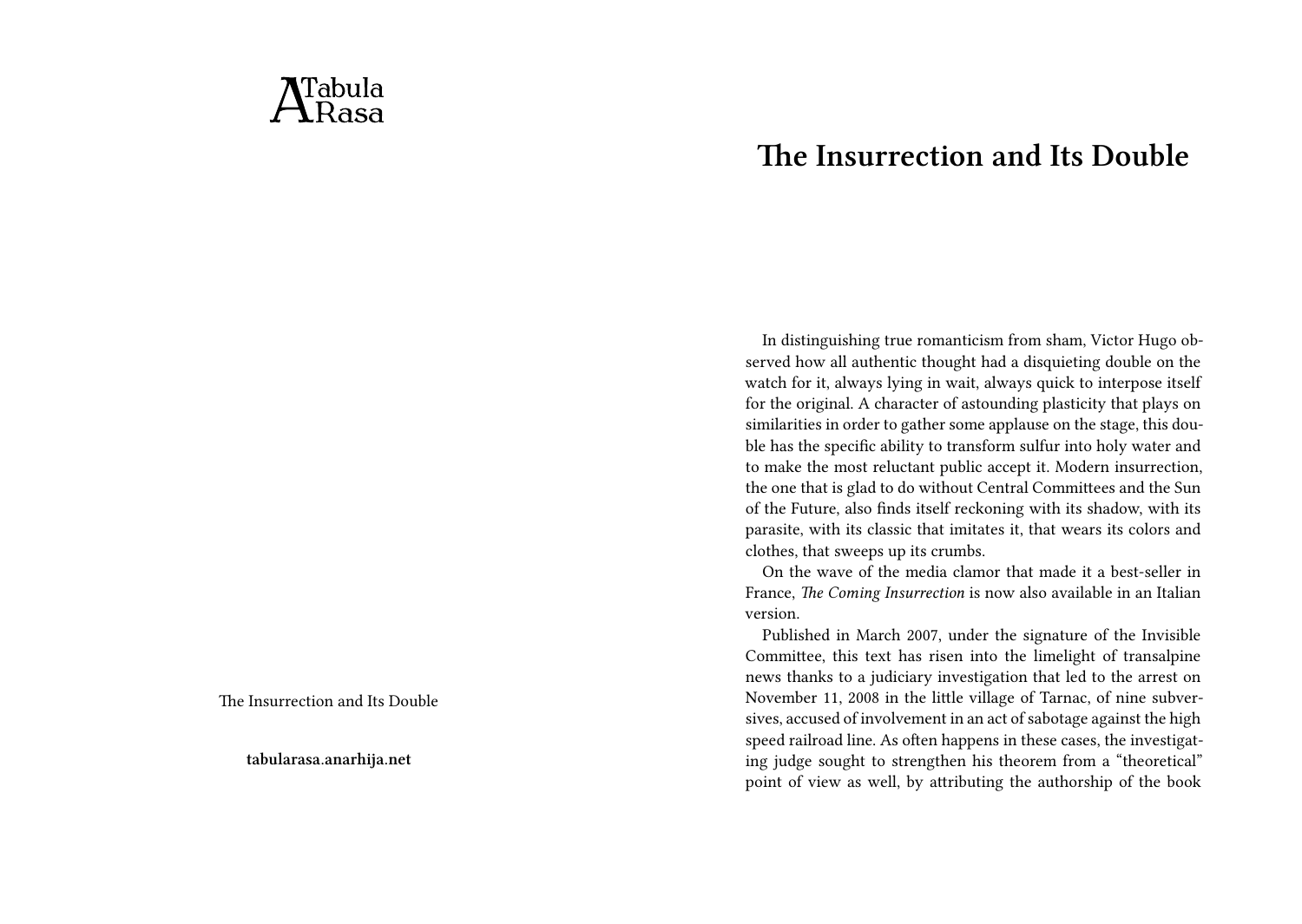in question to one of those arrested. Printed by a small commercial leftist publishing house and distributed throughout the national territory, already well received by the establishment $^1$  at the time of its publication — *The Coming Insurrection* has become by a decision of the Prosecutor's Office a dangerous and frightening "manual of sabotage"<sup>2</sup>. From this comes its success, fed by the fact that a few priests of the intelligentsia (French as well as others) came out in its favor, concerned with the undue police intrusion into the sphere of political philosophy. If one can imagine the bewilderment of those who have suddenly discovered that the Party can be Imaginary, but the police much less so, it is even easier to imagine the satisfaction of the editor of this little book, who had never thought of finding such an efficient advertising agent in the Ministry of the Interior. In any case, all those arrested were out of prison after a few months and it is hoped that they avoid it for a long time. Here we can end all references to this event, which has taken on ridiculous connotations, since the mixing of *The Coming Insurrection* with those arrested in Tarnac, in the end, is the work of the French magistrature. There is thus no reason to concern ourselves with it for now.

Deserving of warning instead is the brief introductory note in the Italian edition, in which the "Invisible Translators" (talk about the franchising<sup>3</sup> of politics...) don't hesitate to use the judiciary investigation referred to above as a practical demonstration of the value of this text. After having given word to its alleged author, according to whom "The scandal of this book is that all that appears there is rigorously and catastrophically true, and it doesn't stop coming true more every day." (quotation drawn from an interview released in the well-known subversive newspaper *Le Monde*), the Invisible Translators reach the bizarre conclusion that he was arrested only because he was suspected of having written "the book accommodate themselves to the nothingness of their real freedom" [*TCI*, p.87]. But as has already been noted, a revolutionary movement animated by a desire to achieve a rupture with the existent has no need of confirmation from the social order that it criticizes. Let's leave to the opportunists of every stripe the hypocrisy of passing off as a daring incursion into enemy territory what is, in reality, collaborationism. It is a strange idea of secession and autonomy from the institutions that advises setting it up and participating in it without hesitation.

Let's keep in mind that the fans of this book have good reason to be happy: after the American edition published by Semiotext(e), which specializes in post-structuralist French theory, is distributed by M.I.T. Press (at only \$12.95), its planetary success is preannounced. And to what is this success due? Despite the assonance that can be found there, The Coming Insurrection — coming into all bookstore windows, that is  $-$  is that it is the caricature and the commodification of the insurrection that might break them all.

 $1$  In English in the original  $-$  translator.

 $2^2$  In the material I have read in English, the French Minister of the Interior went so far as to call it a "manual of terrorism" — translator.

 $3$  In English in the original  $-$  translator.

<sup>&</sup>quot;cadres" in the leftist political sense), an "international entertainment retail chain", centered in France, offering "cultural and electronic products", started by two members of France's Young Socialists movement in 1954, one of whom was Trotsky's bodyguard for a while.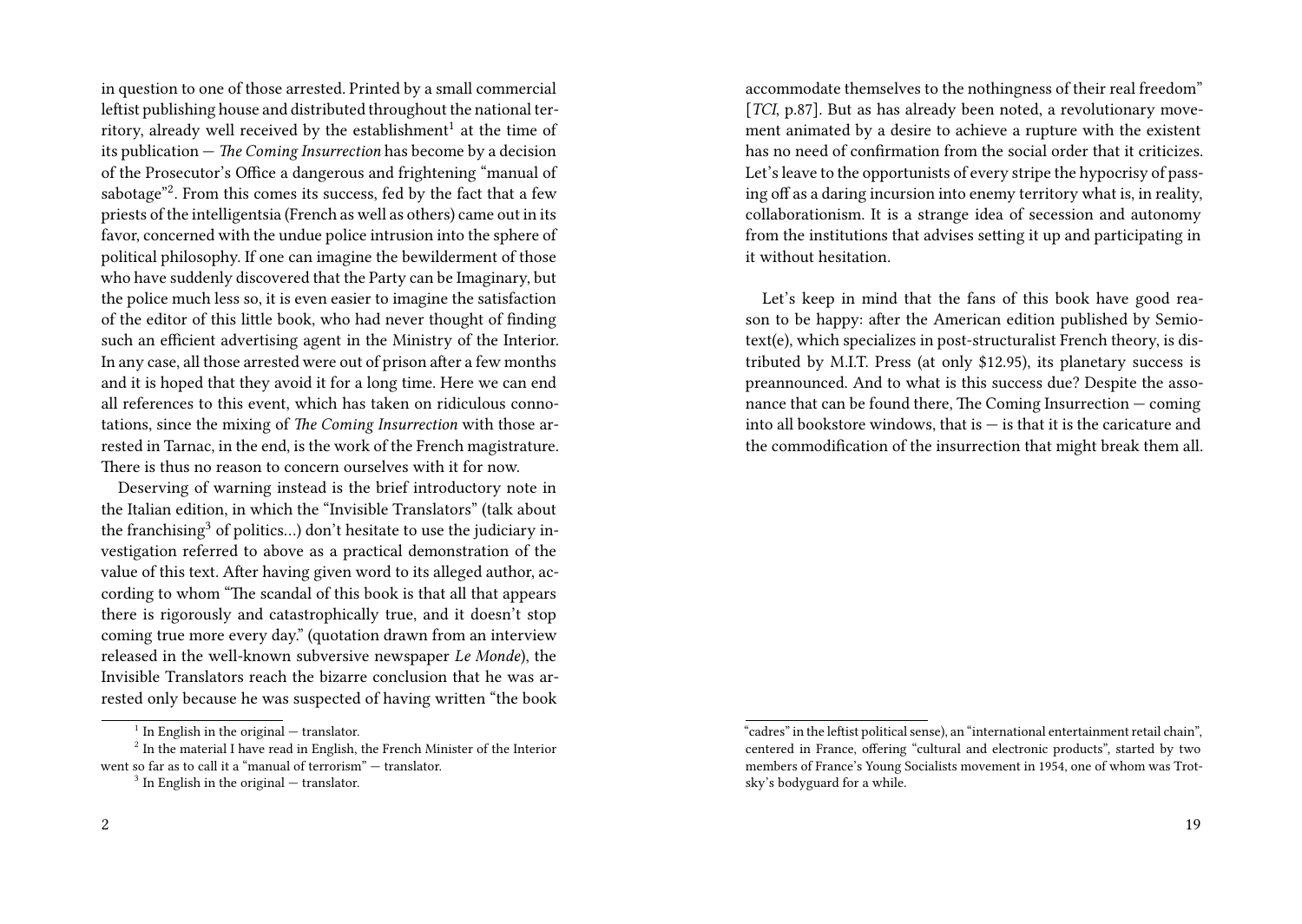We'll end with a couple of words on the context from which this book comes. France is notoriously the fatherland of revolution and of love, but also of cultural avant-gardes. That is where the Futurist Manifesto, considered the father of the avant-garde, was published<sup>11</sup>, that is where the Situationist International, considered its final expression, was active. The Invisible Committee is the necromancer of this rotting tradition that would like to combine revolutionary tensions and grocery<sup>12</sup> sales (generally putting the former in the service of the latter). Like its predecessors, it does nothing more than publicize problems that have always been faced as individuals and groups struggle, sheltered from the cultural and political stage. After drawing from the most varied sources of the revolutionary heritage, after having thoroughly mixed single, preselected elements, it arrogantly presents this brisk subversive mix to a public of consumers of radical thrills, boasting about its originality. Even though instructed about the contradiction into which its fathers/godfathers had fallen, the Invisible Committee follows them in deeds as well as words. The result is a text that gets published by a commercial publishing house, but that, at the same time, warns against "cultural circles" whose task is "to spot nascent intensities and to explain away the sense of whatever it is you're doing" [*TCI*, p.100]. On the one hand, it is chosen as book of the month by the FNAC13, but on the other hand, it admonishes us that "In France, literature is the prescribed space for the amusement of the castrated. It is the formal freedom conceded to those who cannot

that you hold in your hands". Seized with excitement, they write of having translated it "because what it says is true, and, above all, it says so". The reason why " we would almost have to thank the sorry puppet theater of anti-terrorism laws for having allowed this book to be read on such a vast scale, in a collective manner, and often from a practical point of view. If it hadn't been for them, probably the joy propagated by this book would not have reached so many people." What do you say in the presence of such considerations that compete in devotion with other salivations of prositu memory? Perhaps it would be enough to recall that this certainly isn't the first time that a subversive writing was used as supporting piece in a judicial inquiry, without for this reason becoming Gospel. It would be like claiming that the arrest of certain stalinists proves the truth of marxist-leninist publications, or that of certain anarchists proves the truth of anti-authoritarian books. That those in power in France don't feel a jolt at the riots that inflame the *banlieu*, at the periodic social movements, at direct actions spreading across the territory, nor so much the less at a possible encounter between these events — of course not! — so much as at a commentary on them that can be acquired for 7 euros in any bookstore… it is a question of a consolation typical of certain armchair revolutionaries. The fact the Translators, Invisible, but above all Self-Interested, transform repression into an advertising spot says nothing about this book. But it says a lot about them.

This dreariness banished, *The Coming Insurrection* doesn't wait.

But what is the coming insurrection that we need to examine? The original one that departed from France, or the one that landed elsewhere preceded by trumpet blasts? Let's not get fooled by appearances, since it is not, in fact, a question of the same one. The first is the expression of a milieu that, in a world of zombies, points directly toward the success at reviving the corpse of the vanguard, and to do this, it leans on the culture industry. The second, which has the bad luck of being shown off in a country where for now

 $11$  Though the Futurist Movement was founded by Italians, the manifesto was first published, in French, in *Le Figaro* (a French newspaper) on February 20,  $1909$  — translator.

 $12$  A reference to the fact that one of the Tarnac 9 bought (with those subversive parental "subsidies") and runs the local grocery store. In an interview he is reported to have said: "I'm just a shopkeeper with a historical passion for revolutionary movements."

<sup>13</sup> *Fédération nationale d'achats des cadres*, or National Purchasing Federation for Cadres (literally "managers", but in this case apparently a reference to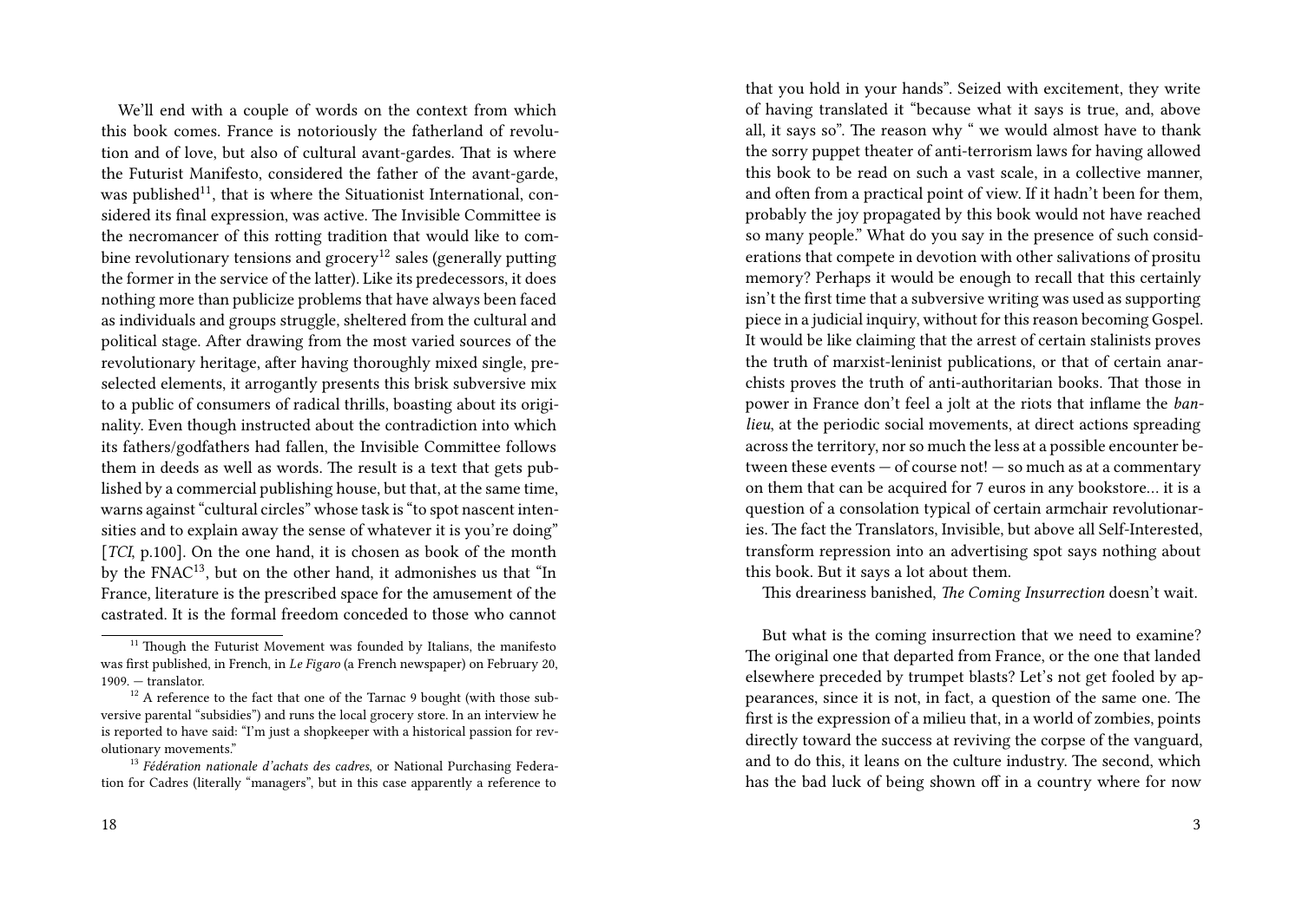the revolution isn't for sale, is forced to cover the glitter of the merchandise with the cloak of conspiracy. The Italic readers that will avidly read this text, drunk on the subversive perfume sprayed on it by the pigs; would they have done the same if they had found it on a bookshelf at Feltrinelli's with the sole recommendation of some authorized personnel? Permit us to doubt it. But however it may be, it's useless to go into it too much. So let's start by taking this text literally, outside of its specific context to which we will return briefly at the end. It goes without saying that disagreements, more than agreements, are what attracted our attention.

Apart from a prologue, the book is composed of seven circles and four chapters. In the first part, the Invisible Committee, in Dantesque guise, take us through the hell of the current society, illustrating it with numerous examples. In the second part, we are introduced into the paradise of insurrection, to be attained through a multiplication of communes. If the first part has an easy time winning a certain approval, with a panoramic view of the world that offers us a glimpse of the continuous devastation, the second part limps, and not just a little. Still, they both share a common characteristic: a certain vagueness, well concealed by the dry and peremptory style. But are we sure that this is a defect and not, rather, a basic ingredient for the success of the book?

As writers of an essay of political philosophy, the Invisible Committee affects a strong contempt for speculation and a marked penchant for practice. And this is good, above all because it allows them to rake in the applause both of the erudite in withdrawal from vitamins and of the activists thirsty for knowledge. Distinguishing themselves from the many marxist sects, the Invisible Committee has no love for the great analyses that subsume and explain, explain and subsume everything. Intelligent analyses if you will, for goodness sake, but that after a century and a half they have been a bit of a pain in the ass. They are uncertain, disputable, at times even pathetic. The critique of the existent, taken in its totality, doesn't interest the Committee. Nonetheless, precisely like the

dressed up with the fabric of style: "As for deciding on actions, the principle could be as follows: each person should do their own reconnaissance, the information would then be put together, and the decision will occur to us rather than being made by us" [*TCI*, p.124].<sup>10</sup> It's useless, therefore, to lose time in tedious debates on what method to adopt and on the aim to pursue, which mostly have the disgraceful consequence of producing misunderstandings: let's all go on a stroll and the decisions will come by themselves. Beautiful, brilliant and valid for all. If you then have need of some precision, take a look at their historical references and strain your imagination a bit. Although in words "The fires of November 2005 offer a model for this" [*TCI*, p.113], the action that the scribes have in mind seems to more closely resemble that of a Black Panther Party led by Blanqui. If you think that it resembles an authoritarian hodgepodge of a vanguardist type, then it is necessary to see that you are irreversibly old and surpassed. Unable to satisfy yourself with the elusive gifts of relational "density" or the communitarian "spirit", perhaps you are still able to find the literary description of what might happen in an insurrection, with which this book concludes, sickening! We have already mentioned the lack of precision with which this text is put together, which is not at all its greatest defect, its weak side, as some have maintained in reviewing it. On the contrary, it seems to be its strong point. *The Coming Insurrection* is in step with the times, perfectly in fashion. It possesses the characteristics most required at the moment, it is flexible and elastic, it adapts itself to all circumstances (in the subversive sphere). It is well presented, has style and ends up being liked by everyone because it gives a bit of reason to all, without disaffecting anyone in the end. From this standpoint, it is a decidedly political book.

 $10$  The last clause in both the French and the Italian is a word play of some significance (French: "et la décision viendra d'ellemême, elle nous prendra plus que nous ne la prendrons": "and the decision comes by itself, it takes us rather than we taking it", the point being our relative passivity in the face of the force of circumstance. — translator.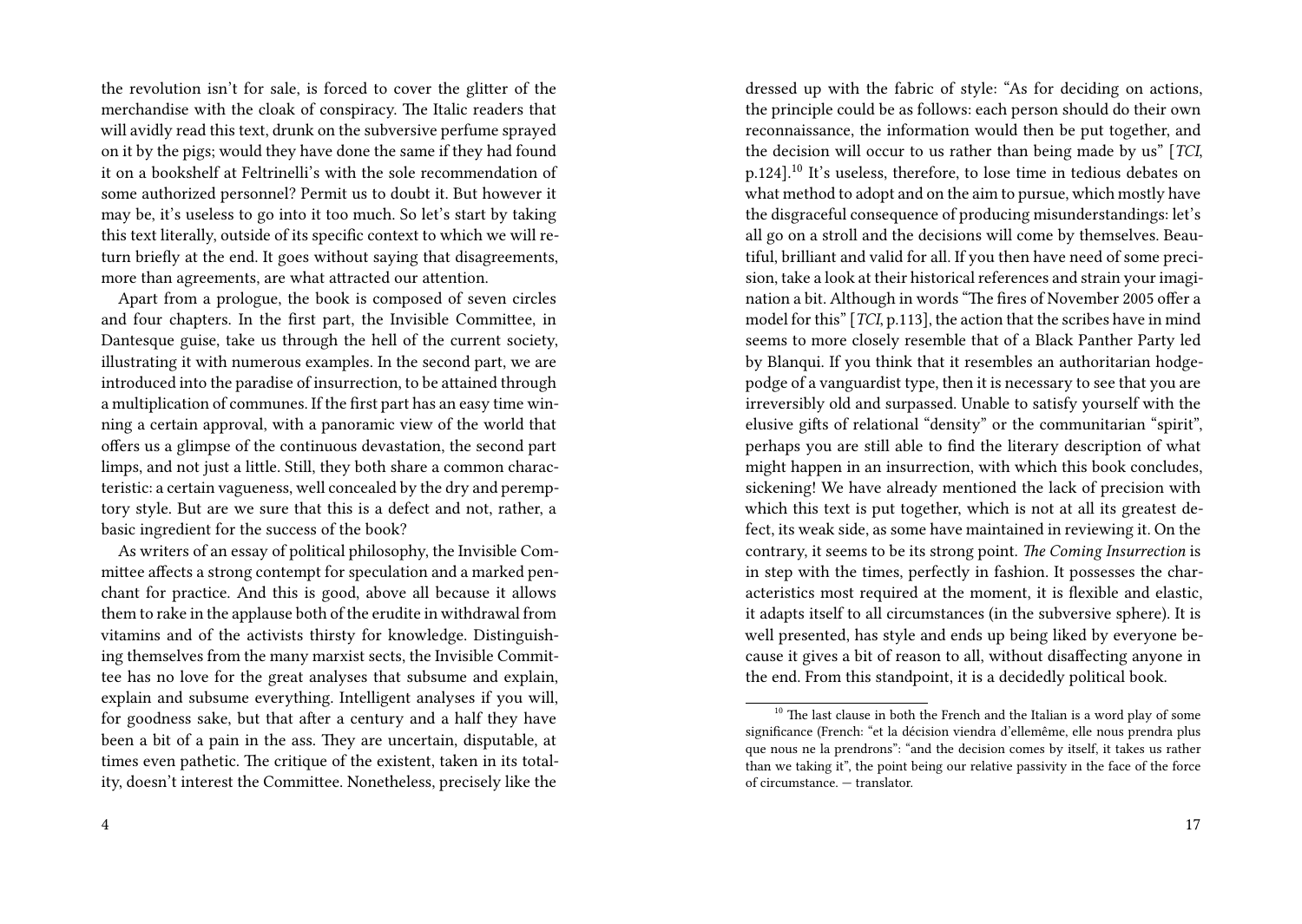us for the triviality, as a metonymy. Speaking plainly, an exchange of terms of the sort in which the name of the cause is used for that of the effect, the name of the container is used for what is contained, the name of the material is used for the object… It is a question of a tendency towards confusion that is useful to the Invisible Committee, which allows them to pander to both those who aim for the satisfaction of daily needs and those who point toward the realization of utopian desires (besides, "rage and politics should never have been separated" [*TCI*, p. 111]), to entertain both those who are dedicated to understanding "plankton biology" [*TCI*, p. 107] and those who pose questions such as "How can a TGV line or an electrical network be rendered useless? How does one find the weak points in computer networks or scramble radio waves and fill screens with white noise?" [*TCI*, p. 112]. Through the show of its being practical — a noble intent that no one would dare to oppose — the Invisible Committee skirts over every question that might stir up discord, rubbing their hands for the "political richness" [*TCI*, p. 120] achieved in this way. It roars loudly against this civilization and doesn't say a word about what it is fighting for. The practical result of this attitude? "We have our hostility to this civilization for drawing lines of solidarity and of battle on a global scale" [*TCI*, p.99] In fact, if hostility to this civilization is accompanied by a passion for an existence without any form of domination, all these common fronts<sup>9</sup> would not be possible: who would form an alliance with a contender for power?

Since they don' say anything about Why and What, obviously, they don't say anything about How. Here as well avoidance is various marxist sects, the I.C. has the lust to impose its vision. But since today a discourse that demands to be taken seriously because it is based on "scientific" presuppositions would provoke a certain hilarity, better to bet on something else, better to peddle it as true insofar as it is based on observation. There's been enough analysis, enough critique, enough research, make way for the evidence and its rock-hard objectivity that hits you suddenly right in the eye. Thus, with contrived humility, the Invisible Committee states from the start that they are content to "introduce a little order into the common-places of our time, collecting some of the murmurings around barroom tables and behind closed bedroom doors", in other words, "to lay down a few necessary truths" [*The Coming Insurrec* $tion - hereafter TCI -$ , p. 28, Semiotext(e)/MIT Press, 2009]. Its members don't even consider themselves the authors of this book; simply, "They've made themselves scribes of the situation. It's the privileged feature of radical circumstances that a rigorous application of logic leads to revolution. It is enough just to say what is before our eyes and not to shrink from the conclusions" [*TCI*, p.  $28$ <sup>1</sup>.<sup>4</sup> We bet that you had never thought of this: commonplaces are the necessary truths to transcribe in order to awaken the sense of rigor that leads logically to revolution. It's obvious, isn't it?

Dive into the seven circles that subdivide the contemporary social hell and you will find very few ideas on which to reflect, but many states of mind to share. As we've said already, the authors/ writers of this text avoid basing their discourse on any theory. In order not to incur the risk of seeming old-fashioned, the scribes prefer to register the lived in its ordinariness, where everything

<sup>9</sup> In the quote from *TCI* above, in the Italian version, the phrase "*fronti comuni*" (common fronts) was used to translate the original French phrase "*fronts à l'échelle mondiale*", which would basically mean "global fronts". In the Semiotext(e)/MIT Press English translation, the phrase "battle" is used, even though I could find nothing to indicate that this is a legitimate translation for the phrase "*fronts à l'échelle mondiale*". But it is more exciting than "common front" or "global front". — (translator's note)

<sup>4</sup> The original in the French actually reads: "*c'est le privilege des circonstances radicals que la justesse y mène en bonne logique à la revolution*". In the English, the word "*justesse*" (accuracy or correctness) disappears within the "rigorous application of good logic". I have therefore taken some liberties with the next sentence, replacing the Italian word "*giusto*" (rightness, correctness, accuracy) with "rigor" in order to parallel the English translation.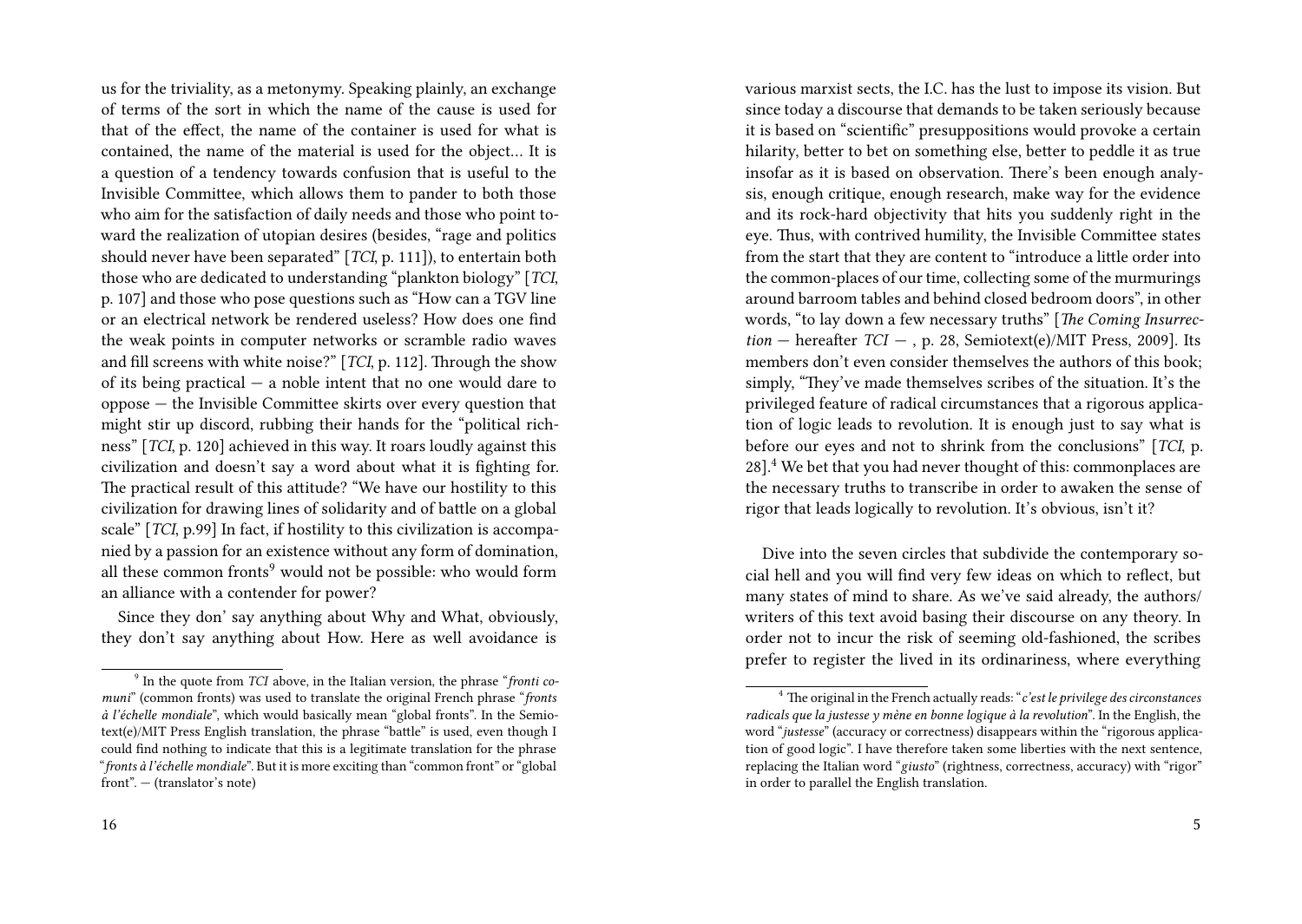becomes familiar, precisely as a common-place. In this clear and well-articulated flow of everyday banalities — made of anecdotes, witticisms, advertising slogans, surveys and pining away  $-$  each one finds something of himself there and recognizes it. In taking note, in apocalyptic tones, of the impending end of the world, in reviewing the various social spheres in which it is consuming, the Invisible Committee lingers over the most immediately perceivable effects, saying nothing about the possible causes. Indeed, it informs us, "the general misery becomes intolerable the moment it is shown for what it is, a thing without cause or reason" [*TCI*, p. 65]. Without cause or reason? Don't expect radical critiques of the existent, even if it means mixing the communist ones of capitalism and the anarchist ones of the state: these are out-dated things to be avoided, if one wants to appear original. From this civilization, political powerlessness, economic bankruptcy, social decline get confirmed, but always seen from the inside. Without illusions about what is, but also without an impulse for what could be. This is because *The Coming Insurrection*, after being born in the form of editorial merchandise, is thought and written to reach the "great public". And the "great public" is composed of spectators greedy for emotions to consume in the moment, in the course of situations, and is insensitive to ideas that might give meaning to a whole life. To the "great public", if one wants to seduce it, it is necessary to palm off easy images in which one knows how to reflect oneself without too much effort (as the Italian translators smugly declare, "with no promise of understandings to be achieved in terms of who knows what interpretations").

It is almost banal to observe how Guy Debords ghost haunts this text that sometimes recalls The Fight Club. Yes, precisely the famous film taken from Chuck Palahniuk's novel, known for the "hard and innovative style, with nihilistic contents". The Invisible Committee brings to mind the dressed-up Edward Norton seated on the john with the Ikea catalog in hand, on the point of explodshort, sticking with the metaphor, on the one hand, the daytime activity with its needs tends to absorb all strength at the expense of the nighttime activity; on the other hand, the nighttime activity with its consequences tends to endanger the daytime activity. In the end, these two tensions clash. Fortuné Henry, at the time when he started an intense propaganda activity that led him to go away from Aiglemont, saw his social experiment overturning in a very short time (and no one missed it). The French illegalist anarchists at the start of the  $20<sup>th</sup>$  century had lived together in the community at Romanville, but it was only after the collapse of this communitarian endeavor and their return to Paris that they became the "automobile bandits".

Let's be clear. This doesn't mean to deny the importance and value of such experiments. It only means not overburdening them with a meaning and an importance that they cannot have. As Malatesta said in 1913, "We have no objection to the fact that some comrades seek to organized their life in the way the intend it and draw the best solution that they can from the circumstances in which they find themselves. But we protest when they want to present ways of life, which are and can only be adaptations to the current system, as anarchist things, or worse still, as means for transforming society without having recourse to revolution". A limited and circumscribed in vitro experiment is certainly able to furnish good indications and become more than useful in specific circumstances, but it isn't, by itself, liberation.

Extending the concept of the commune to all rebellious manifestation and equating their sum to an Insurrection, as the Invisible Committee does, is an instrumental gimmick for evading the question and causing one's advertising slogan to be welcomed everywhere. If the totality of subversive practices is the insurrection, then this is not at all arriving: it is already here, it always has been. Haven't you noticed it there? More than an observation that spreads joy, it seems to us to be a consolation that spreads complacency. In rhetorical jargon one might perhaps describe it, excusing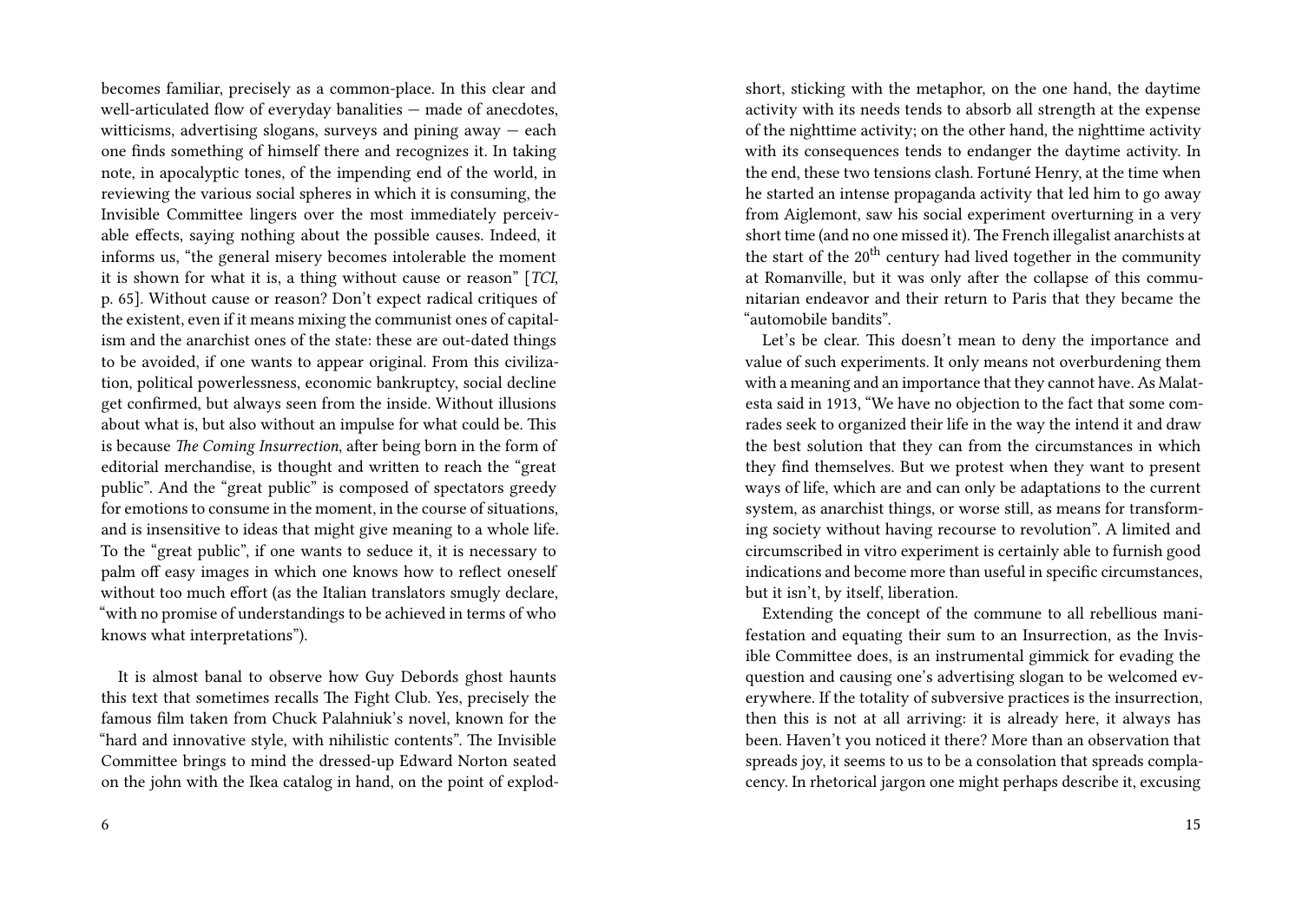"The expansive movement of commune formation should surreptitiously overtake the movement of the metropolis" [*TCI*, p. 109], the scribes ask themselves: "Why shouldn't communes proliferate everywhere? In every factory, every street, every village, every school. At long last, the reign of the base committees!" [*TCI*, p. 101].The answer to this question is something obvious, observable in Tarnac on November 11, 2008: the coming police. Without any originality, the Invisible Committee broods over the old illusion active in the 1970s of an "Armed Commune", of a commune that is that doesn't retreat in defense of its liberated space but goes to attack other spaces that remain in the hands of power. It's just that this cannot be realized for two types of reasons.

The first is that, outside of an insurrectional context, a commune exists in one of the gaps left empty by the ruling order. Its survival is linked to its innocuousness. As long as it is a matter of cultivating zucchini in organic gardens, of churning out food in people's dining halls, of healing sick people in self-managed clinics, it all goes well. At times, someone is needed to remedy the lack of social services. At bottom it provides a convenient place to park the marginalized far from the glittering showcases of the city centers. But as soon as one goes out in search of the enemy, things change. Sooner or later, the police come knocking on the door and the commune is finished, or at least trimmed down. Something other than "surreptitiously overtaking" the metropolis. Every commune that has attacked the existent has had a short life.

The other reason why the attempt to generalize the "Armed Commune" outside of an insurrection is thwarted springs from the material difficulty in which such experiments flounder, since they generally see rising before them a myriad of problems accompanied by a chronic lack of resources. Since only a privileged few are able to resolve every annoyance with the speed with which one signs a check (or gets it sign by mamma and papa, patrons of subversion), commune participants are almost always forced to dedicate all their time and energies to internal "functioning". In

14

ing and transforming into a wild Brad Pitt. Same "schizophrenia", same phrases for a point-blank effect.

*— "This is your life, and it is ending one minute at a time."*

*— "After fighting, everything else in your life got the volume turned down.. You could deal with anything."*

*— "It was right in every everyone's face. Tyler and I just made it visible. It was on the tip of everyone's tongue. Tyler and I just gave it a name."*

*— " Murder, crime, poverty, these things don't concern me. What concerns me are celebrity magazines, television with 500 channels, some guy's name on my underwear. Rogaine, Viagra, Olestra."*

*— "It's only after we've lost everything that we're free to do anything."*

*— "We're the middle children of history, man. No purpose or place. We have no Great War. No Great Depression. Our Great War's a spiritual war… our Great Depression is our lives. We've all been raised on television to believe that one day we'd all be millionaires, and movie gods, and rock stars. But we won't. And we're slowly learning that fact. And we're very, very pissed off."*

*— " You're not your job. You're not how much money you have in the bank. You're not the car you drive. You're not the contents of your wallet. You're not your fucking khakis. You're the all-singing, all-dancing crap of the world."*

*— "Why these buildings? Why credit card companies?" — "If you erase the debt record, we all go back to zero. It'll create total chaos.*"<sup>5</sup> …and so on until the collapse of the metropolises.

In this same nihil-aestheticist air, in *The Coming Insurrection* the end of civil life together is depicted with the distance that separates the sentimentalism of pop songs from the warnongering of the most militant rap. The end of the family is inferred from the climate of boredom and embarrassment that looms over the ritual common meal. The end of the economy is readable in the jokes that

<sup>5</sup> All quotes from the movie *The Fight Club*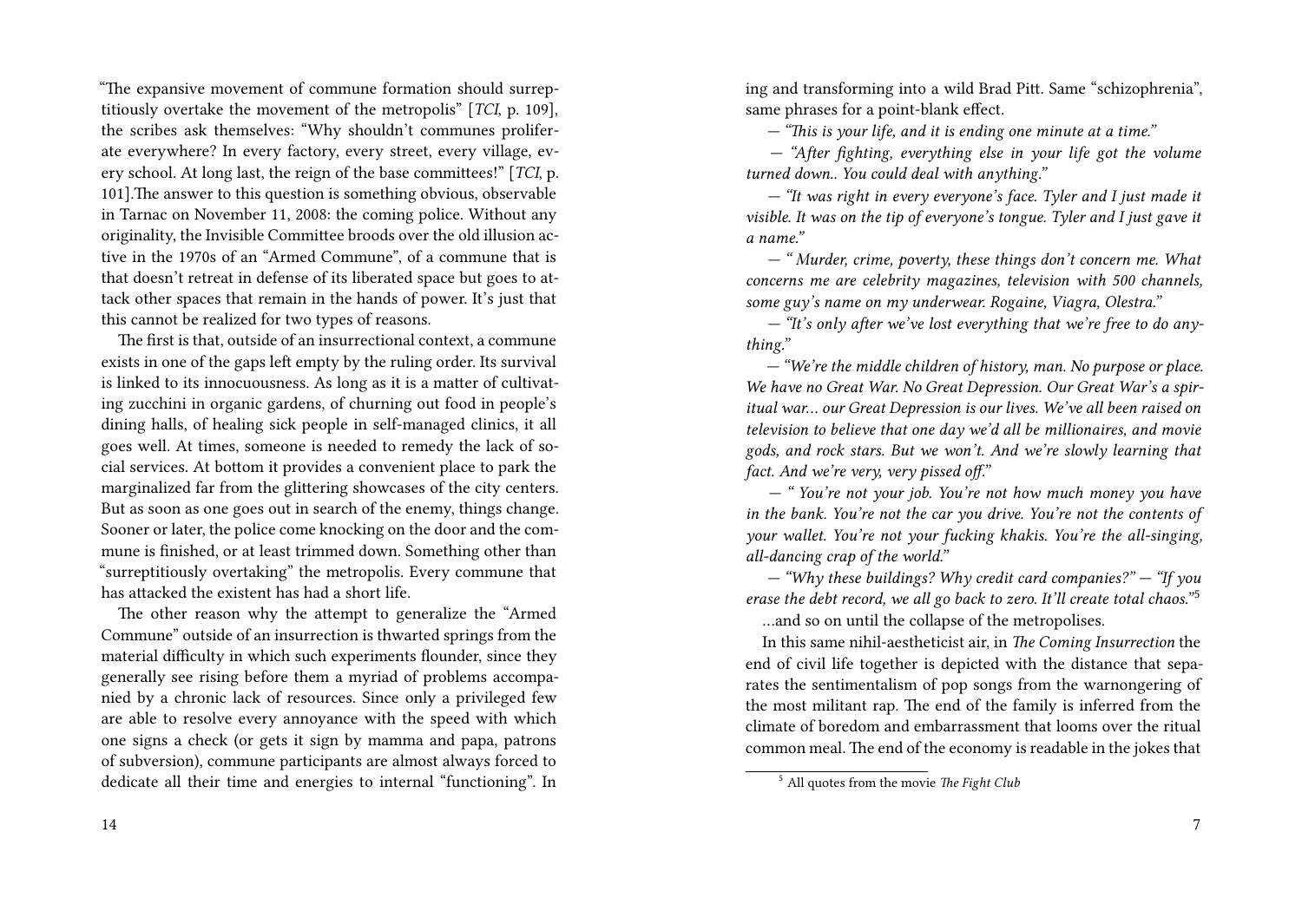circulate among the managers themselves. The end of the city materializes in the form of advertising posters. Having reached the end of the seventh circle, the conclusion is predictable: like the Norton/Pitt due, the Invisible Committee deserves applause. That it isn't so difficult to sound convincing when one limits oneself to describing the daily horrors of which we are all victims is of little importance. That later, here and there, this long series of objective observations allows some subjective tic to leak through, who cares? Come on don't be pedantic. Don't growl in the face of the collective We accompanied by the insistent contempt for the individual I. Already sold off as the inspiration of Reebok, the individual later finds itself again passed off as a synonym for "identity", "problem", "straightjacket". Aspiring shepherds like to wallow in the stench of the flock. All that is needed to make them happy is the evocation of a street gang or a political collective, with their respective followers to fight and make processions for the racketistic control of the "territory". Uniqueness is fought off because it doesn't create a mass to manipulate. Level zero of consciousness is the silence in which slogans echo the strongest, the blank sheet on which the Calls to enlistment are printed.

In the same way don't frown at the sight of the Byzantine distinction between politics and the political<sup>6</sup>, of the frantic attempt to save the savable after having taken note of the shipwreck that is going on. The fire that burns all demands to ashes, like the fury that escapes all civil confrontation, certainly has a political meaning. But for whom? Not for the anonymous insurgents who want to make a blank slate of what surrounds them, to whom it is enough to give free rein to their desires. Every political concern belongs only to the "state's tentacles" [*TCI*, p. 95]. And don't snort at the reproposition of the dialectical nursery rhymes, inevitable jigsaw puzzles that transform the following of one event after the other into a welloiled mechanism (if for Marx and Engels " the bourgeoisie has not The first of the brothers, subscribing to the words of Alexander Herzen according to whom "We do not build, we demolish; we do not announce new revelations, we destroy old lies", went up on the gallows after having carries out some dynamite attacks; the second founded the community of Aiglemont. The terms of the question from that time have remained more or less the same: can a new form of life be revealed only in the course of an insurrectional break, or can it be realized also outside of this? Do the barricades make the impossible possible through the suspension of centuriesold habits, prejudices and prohibitions, or can this impossible be relished and nourished daily at the margins of the ruling alienation?

The Invisible Committee is like virtue: it always stays in the middle. Like today's supporters of the "non-state public sphere" (from the flabbiest anarchist militants to the slickest negrian "*disobbedienti*"), it maintains that "Local self-organization superimposes its own geography over the state cartography, scrambling and blurring it: it produces its own secession" [*TCI*, p. 108–9]. But whereas the former see in the progressive spread of experiments in selforganization an alternative to the insurrectional idea, the Invisible Committee proposes a strategic integration of ways judged separate up to now. No longer sabotage or the garden, but rather sabotage and the garden. During the day planting potatoes, during the night knocking down trellises. The daytime activity is justified by the need not to be dependent on the services now provided by the market and the state and to guarantee oneself in this way a certain material autonomy. ("How will we feed ourselves once everything is paralyzed? Looting stores, as in Argentina, has its limits" [*TCI*, p. 125]), the nighttime activity by the need to interrupt the flows of power ("In order for something to rise up in the midst of the metropolis and open up other possibilities the first act must be to interrupt its *perpetuum mobile*" [*TCI*, p. 61]). Driven by enthusiasm for this brilliant combination that had never poked its head up in the mind of any revolutionary, after having prescribed that

<sup>6</sup> See page 25 of *TCI*, among other places.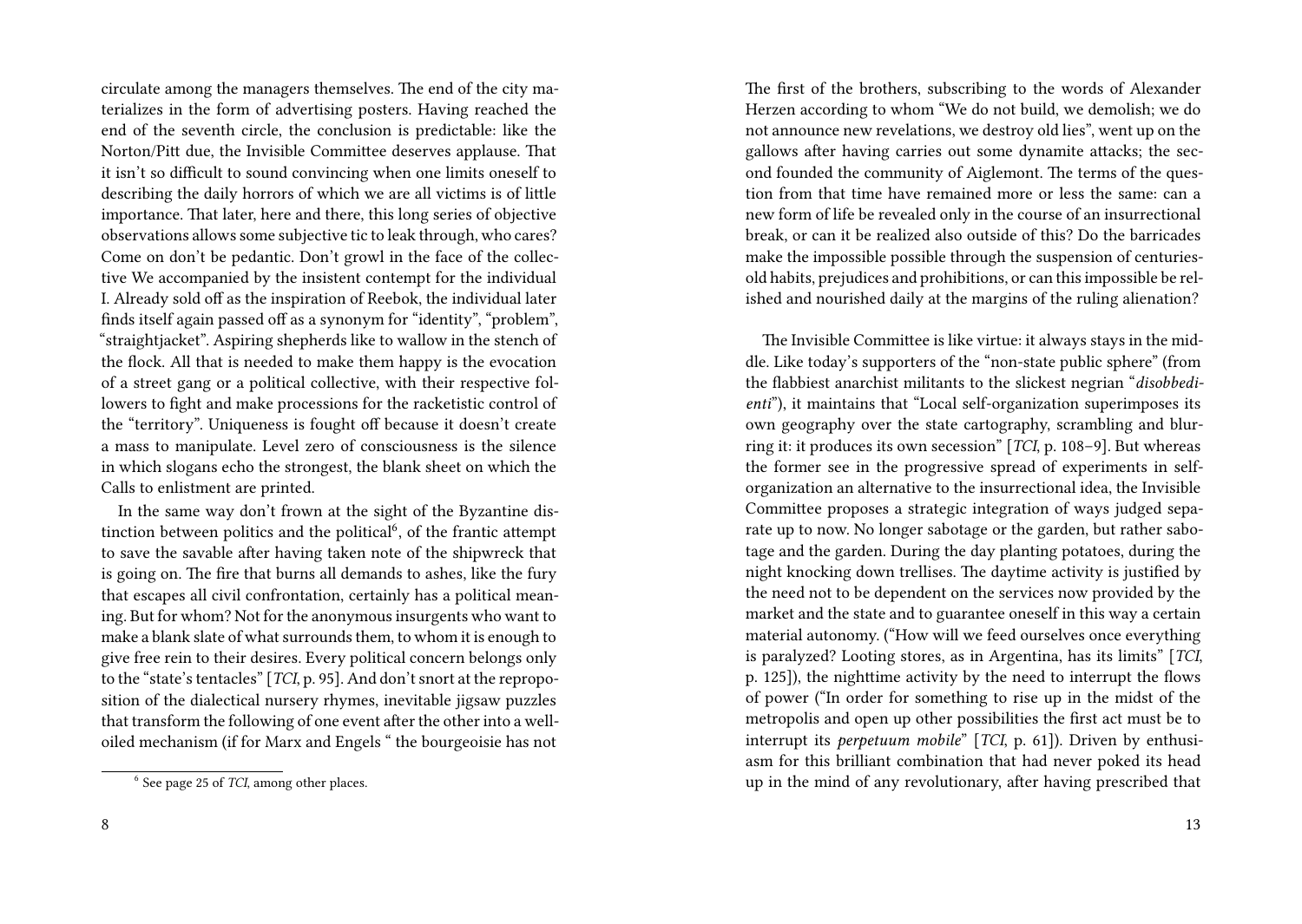old knots, the fruit of a crude manipulation, leaves us astounded. Let's observe how they transform the concept of the "Commune" into an ideological master key able to fling open all their doors. Still scraping together consent throughout the varied field of the dissatisfied, among the enemies of this world (for whom the Commune is synonymous with the insurgent Paris of 1871) as among the alternatives to this world (for whom the Commune is the happy oasis in the desert of capitalism), they become the bards of a "Commune" that they see everywhere: "Every wildcat strike is a commune; every building occupied collectively and on a clear basis is a commune. The action committees of 1968 were communes, as were the slave maroons in the United States, or Radio Alice in Bologna in 1977" [*TCI*, p. 102]. And then what else? "The commune is the basic unit of partisan reality. An insurrectional surge may be nothing more than a multiplication of communes, their coming into contact and forming of ties. As events unfold, communes will either merge into larger entities or fragment. The difference between a band of brothers and sisters bound 'for life' and the gathering of many groups, committees and gangs for organizing the supply and self-defense of a neighborhood or even a region in revolt, is only a difference of scale, they are all communes" [*TCI*, p. 117].<sup>8</sup> Of course, the cows are all herds, without distinctions.

It is incredible to have to recall that the debate over the relationship between the revolutionary rupture and experimentation with ways of life that offer an alternative to the single model imposed by the ruling social relationships goes back at least to the end of the nineteenth century. In Italy it was manifested above all in the discussions around the Cecilia Community, while in France it was embodies in the choices of two brothers, Emile and Fortuné Henry (pardon, but everyone has a History of his own to pass on. Unlike the Invisible Committee, for us, anarchists come to mind).

<sup>8</sup> In the original: "elles sont indistinctement des communes", literally "they are communes without distinction".

only manufactured the weapons the bring its death", for the Invisible Committee "the metropolis also produces the means of its own destruction" [*TCI*, p. 61]). If this all reminds you of something old and dismal, it is only because you are absorbed with old and dismal ideological prejudices.

Dramatically aware that "We can't rid ourselves of what binds us without at the same time losing the very thing to which our forces would be applied" [*TCI*, p. 32], the Invisible Committee keeps all irreducible otherness at a safe distance. Best not to go too far into "disaffiliation", best that it remains "political". This society has become unlivable, it is said repeatedly, but only after having observed its failure to keep its promises. One comes to ask oneself: if it had not failed? Who knows, maybe if we hadn't "been expropriated from our own language by education, from our songs by reality TV contests, […] of our city by the police" [*TCI*, p. 36]… we might even be happy living in our world. In expectation of reappropriating something that we have never possessed, we can get by and struggle by exploiting out parents ("We count making that which is unconditional in relationships the armor of a political solidarity as impenetrable to state interference as a gypsy camp. There is no reason that the interminable subsidies that numerous relatives are compelled to offload onto their proletarianized progeny can't become a form of patronage in favor of social subversion" [*TCI*, p.  $42$ ]<sup>7</sup>) or perhaps by participating in the electoral show ("Those who still vote seem to have no other intention than to desecrate the ballot box by voting as a pure act of protest. We're beginning to suspect that it's only *against voting itself* that people continue to vote" [*TCI*, p. 23]). These radical philosophers, what jokers! So much for maltreating/misusing the most conformist among their

<sup>7</sup> One has to wonder why the explicit references to *family* relationships and *parents* found in the passage in both the Italian and in the original French are dropped in the English version. The passage is about depending on one's parents for cash as a path to autonomy… The assumption is that one's parents have cash and will give it with no strings attached. — translator.